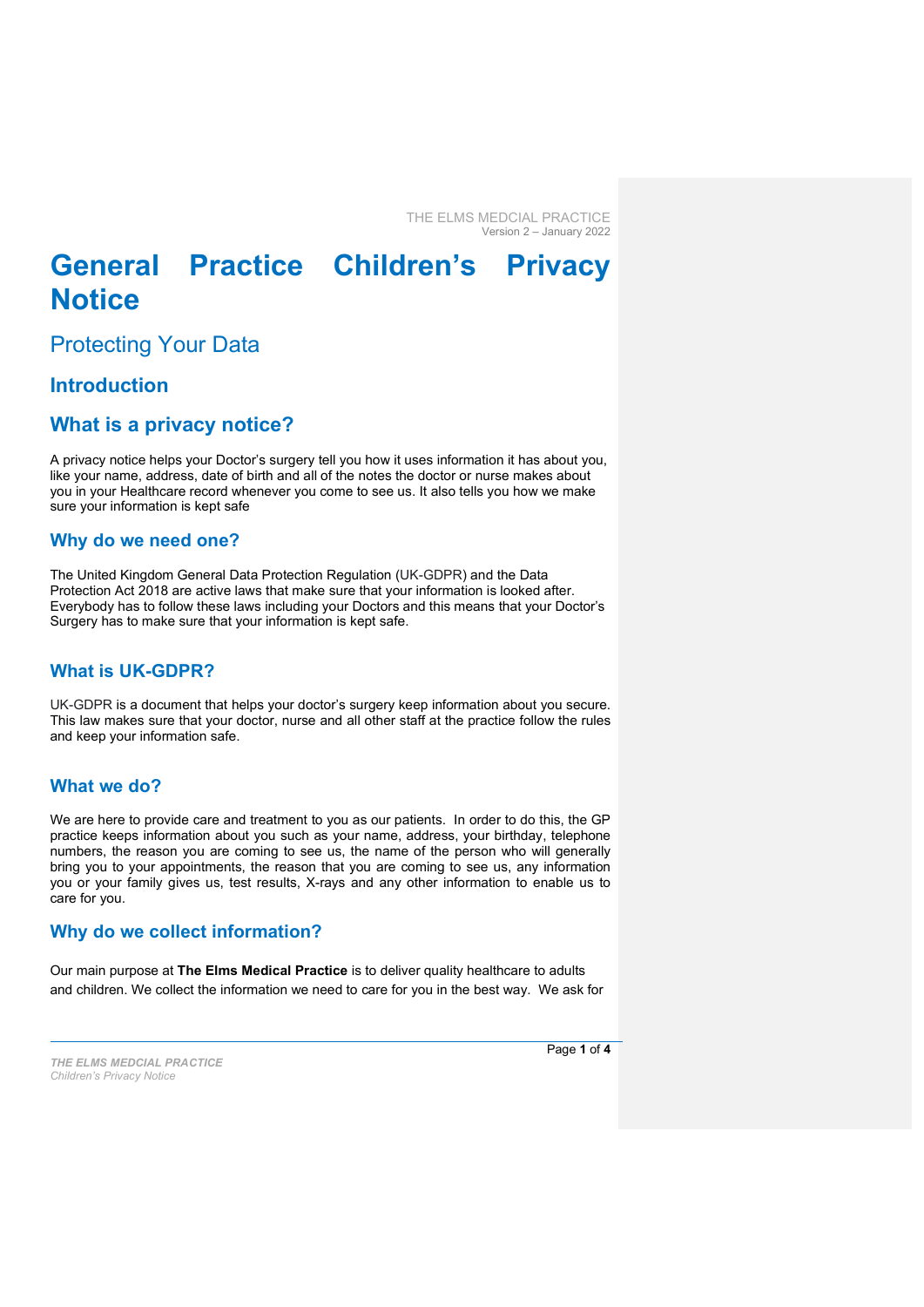your address so that we know where we can contact you, we ask for your date of birth as your age may be important to your care and each time you come to see us we will write down things that you tell us, things that we tell you and any medicines or treatment we give you so that way we can look back at what we have done for you to make sure we are treating you in the best way.

#### What do we do with it and how do we keep it safe?

We keep the information we collect electronically and on paper. All of this information together is called your Health Record and anyone involved in caring for you at the Practice can see what has been collected. This way we can all make the right decisions about your care with all of the information you have given us.

Everyone working in our practice understands that they need to keep your information safe; this is called keeping your information confidential or protecting your privacy. They have training every year to remind them of this, we tell them that they are only allowed to look at your information if they are involved in your care or to help us run our practice and they understand that they must keep any information safe especially the information that identifies you. This might be your name or address and anything you come to see us about. We are not allowed to give any of this type of information to anyone who shouldn't see it. This includes talking to them about it.

#### Who do we share it with?

We may share the information we record about you with others involved in your care. We routinely share information with school nurses, but not directly with school unless it is important for them to know. We might need to share this information with other medical teams, such as hospitals, if you need to been seen by a special doctor or sent for an X-ray.

Your parents/guardians should get a copy of any letters we send to your doctor about your care. Some of you may decide that you do not want information being shared with your parents/guardians, we would advise you speak to a member of our team if you have any questions about this.

If you have a social worker, we will share it with them too. That way they are kept up to date on what we are doing for you.

We may have to share information with the police, the courts and other organisations and people who may have a legal right to see your information.

If you tell us something that makes us worried about your safety or the safety of someone else you know, we might have to share this with other people outside of the practice - even if you don't want us to. This is part of our job to keep you and others safe.

Sometimes our surgery might be asked to take part in medical research that might help you in the future. We will always ask you or your parent(s) or adult with parental responsibility if we can share your information if this happens.

THE ELMS MEDCIAL PRACTICE Children's Privacy Notice

Page 2 of 4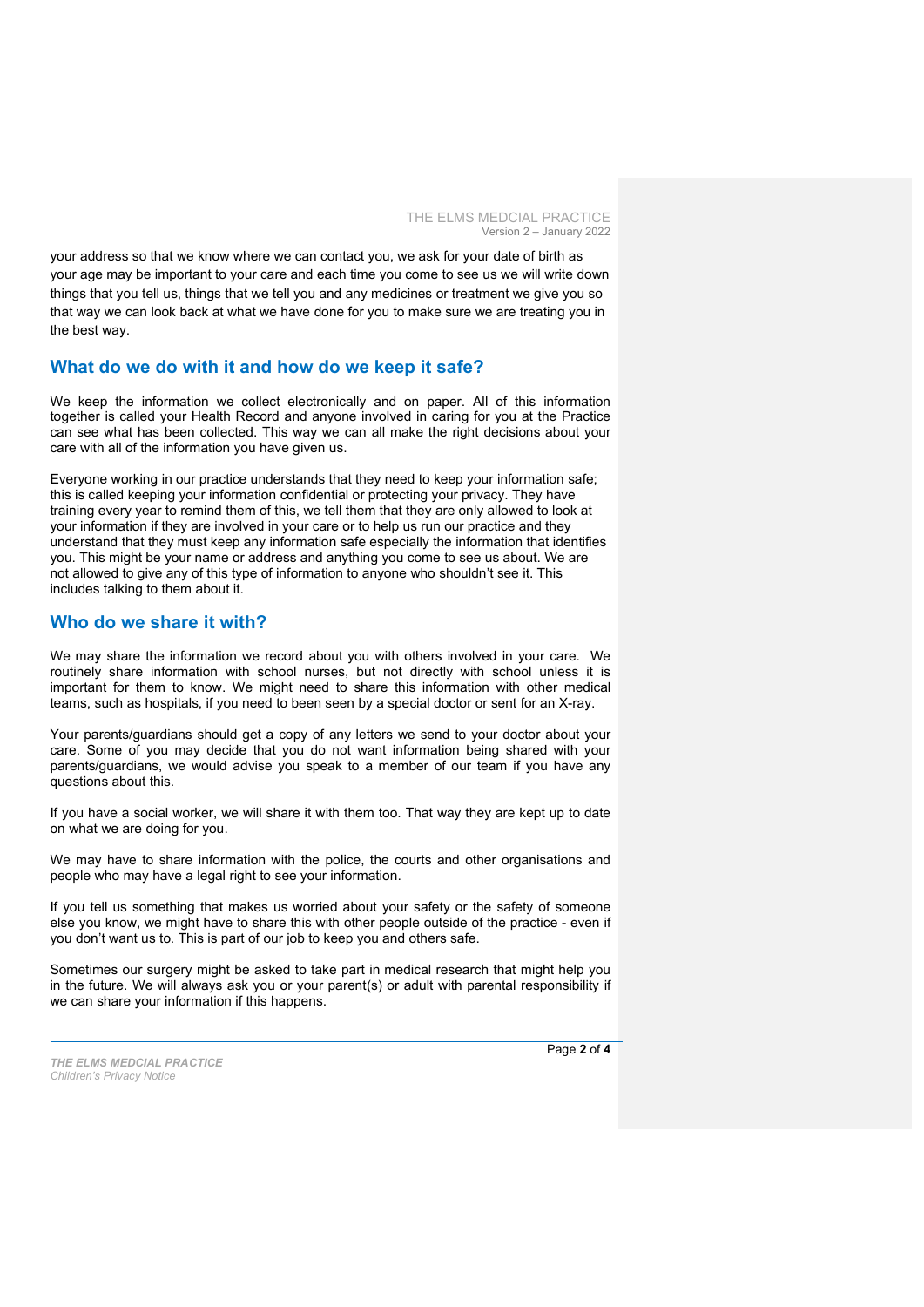## Don't want to share?

All of our patients, no matter what their age, can say that they don't want to share their information. If you have any concerns about this please speak to a member of the practice team

#### How long do we keep your information for?

We will keep a copy of your information in our Practice for as long as you are registered with our Practice and if you leave the Practice, we will ensure that a copy of any information we hold about you is passed on to your new GP so they can continue with your care. Your record status will be marked as "inactive" in our clinical system. The practice has to follow the Records Management Code of practice 2021 which is a document that tells them how long they have to keep records for. Once the records have been kept for the time needed they will be safely deleted/ destroyed.

#### What are your rights over your personal data?

You have the following rights over your data we hold:

- You or your parent/guardian (if they have parental responsibility or you have agreed) can ask the practice for a copy of any data the practice holds about you. We will need to know what you/they want to see - it may just be part of your record, your x-ray or a report. We will check they are who they say they are to make sure we are not sharing your information with anyone who shouldn't see it.
- You or your parent/guardian (if they have parental responsibility or you have agreed) can ask the practice to fix your medical record if they notice something is incorrect, out of date or if information is missing.
- If we have asked for your permission to share your information for example for medical research and you or your parent/guardian said yes, if you then decide you don't want to share anymore you can withdraw your consent.
- If you think there are any errors in the information we hold about you then you can ask us to correct it but the law says we can't remove any of the information we hold about you even if you ask us to. This is because we need this information to take care of you.
- If you would like to talk to us about not sharing your information, even if this means you don't want us to share your information with your parent(s) or adult with parental responsibility, please let us know. We will be happy to help.

To ask for a copy of to the information we have about you or to let us know if your information isn't right please speak with the practice staff.

THE ELMS MEDCIAL PRACTICE Children's Privacy Notice

Page 3 of 4